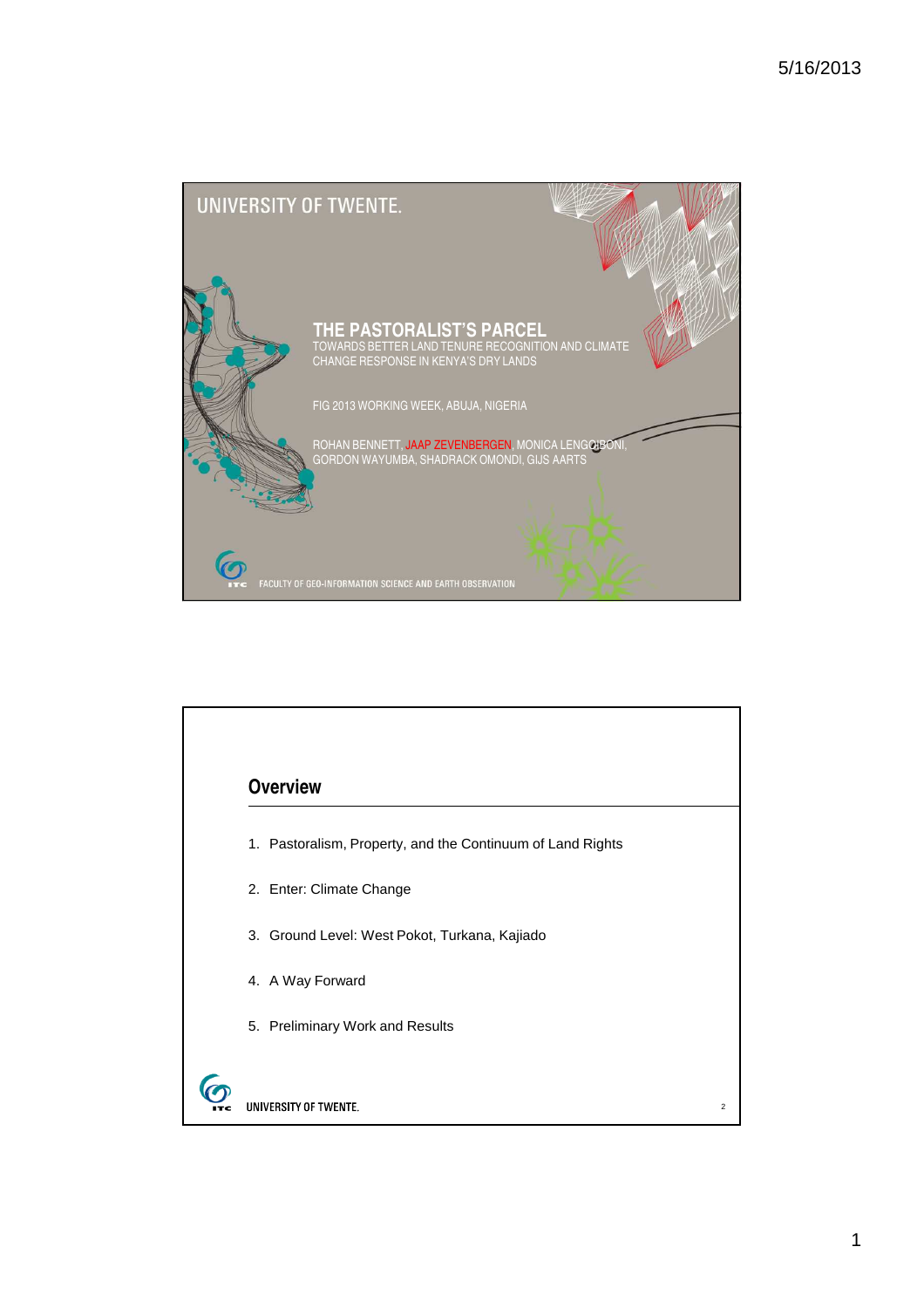

• Pastoralism

- A dominant form of land use in Kenya's drylands
- Property regimes
	- A challenge for pastoralism
- **Support for pastoralism** 
	- Conceptual: continuum of land rights
	- **Policy: voluntary guidelines, AU statement, Kenya Land Policy**
	- Implementation…..?

. UNIVERSITY OF TWENTE.

 $\boldsymbol{\sigma}$ 

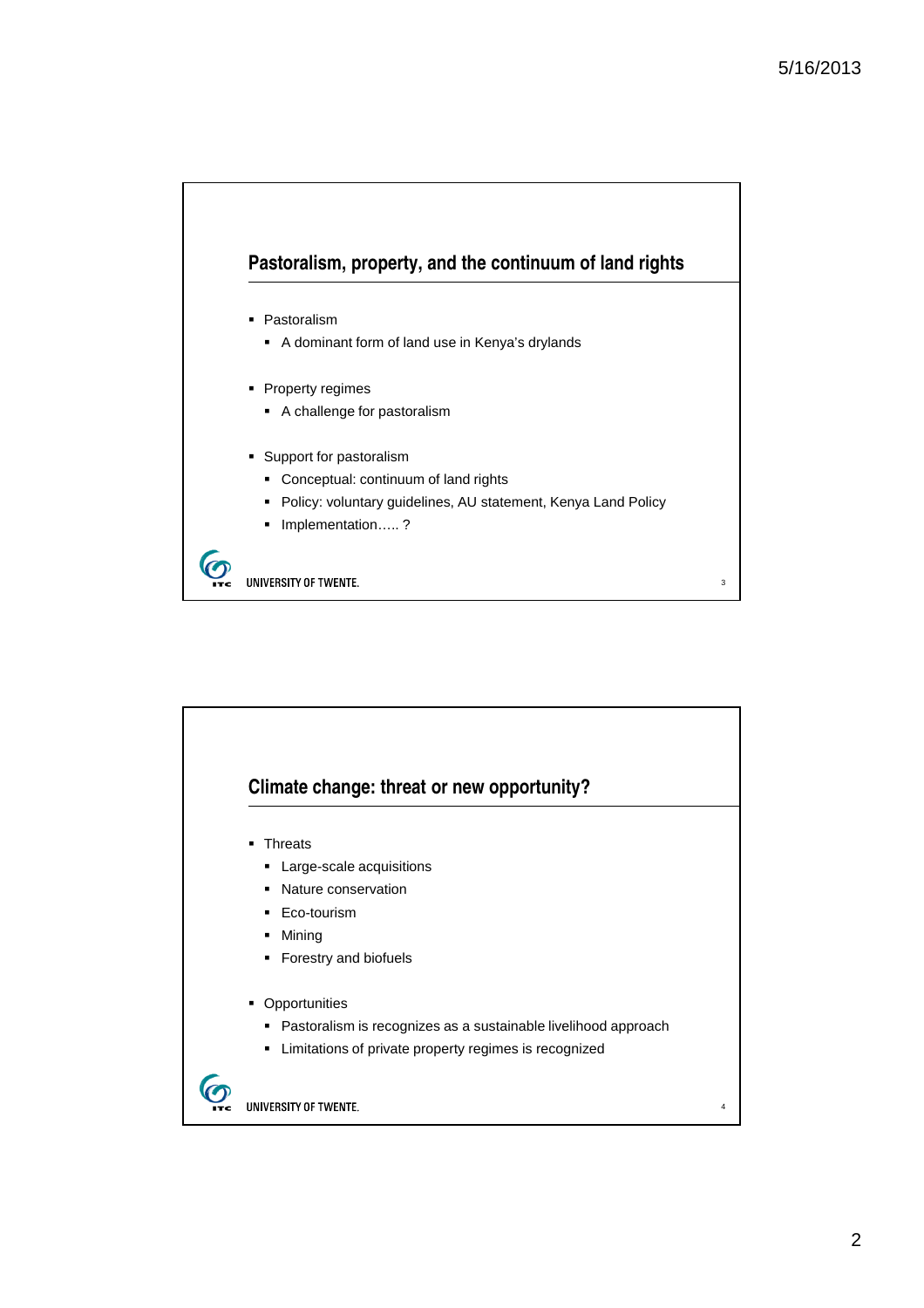## **Providing context**

- West Pokot
	- Subsistence agriculture vs. pastoralism
	- **Boundary challenges and no-go zones**
- **Turkana** 
	- Riverine cultivation and fishing vs. pastoralism
	- Recent oil discovery
- Kajiado

 $\boldsymbol{\sigma}$ 

- **Agriculture, urbanization, and pastoralism**
- Wildlife
- **Historical land claims**

TC UNIVERSITY OF TWENTE.

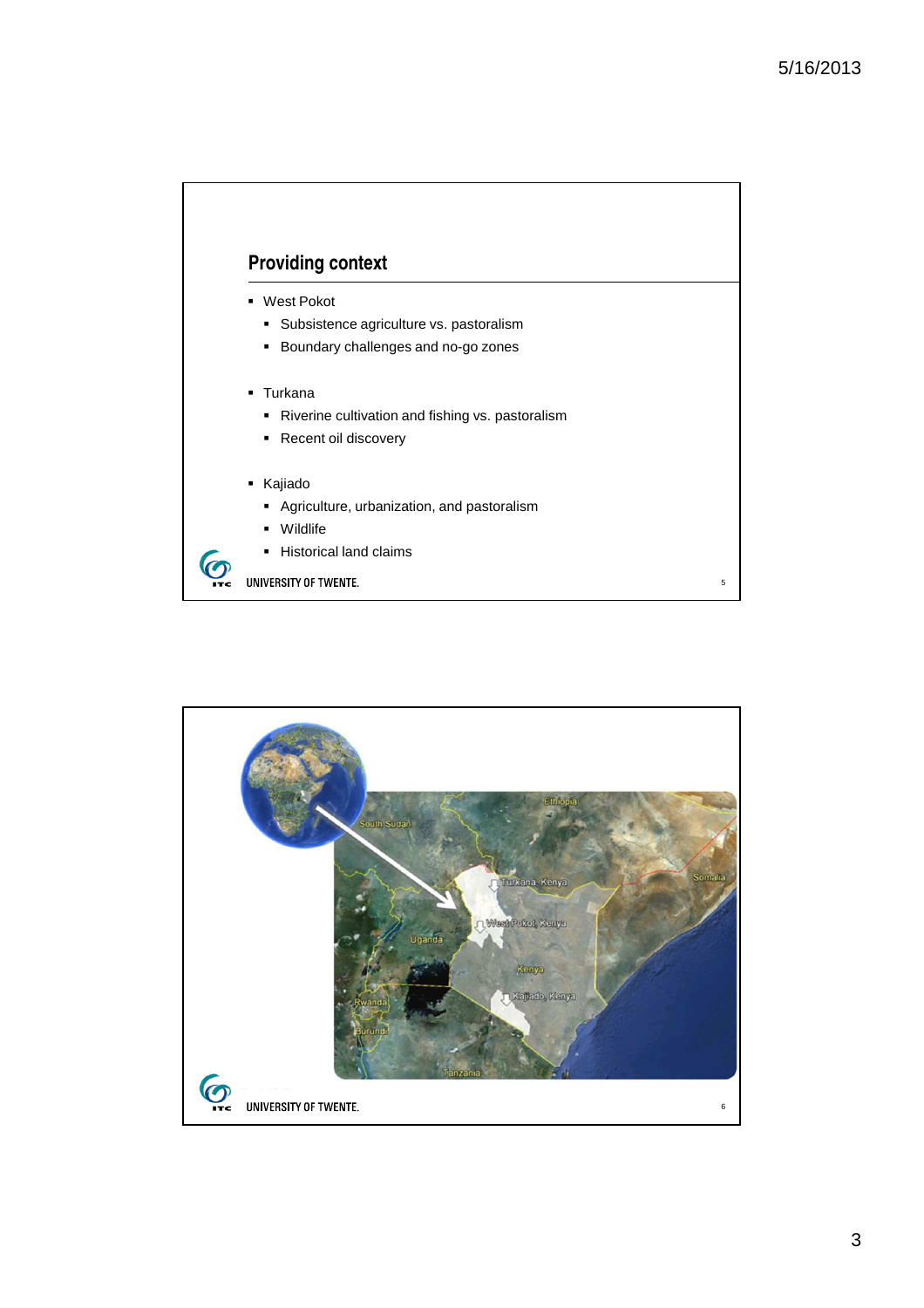

- How do we operationalize the ideological support?
- $\blacksquare$  Much already done:
	- **IGAD Intergovernmental Authority on Development** 
		- **ICPAC Climate Predication and Applications Center**
	- ICPALD Centre for Pastoral Areas and Livestock Development
	- CEWARN Conflict Early Warning Response Mechanism
	- ITC, e.g. Lengoiboni 2011, Navaisha integrated assessment of water
	- ASC stakeholder dialogue on land and water management
	- **...some mapping**

C UNIVERSITY OF TWENTE.

 $\bm{\bm{\odot}}$ 

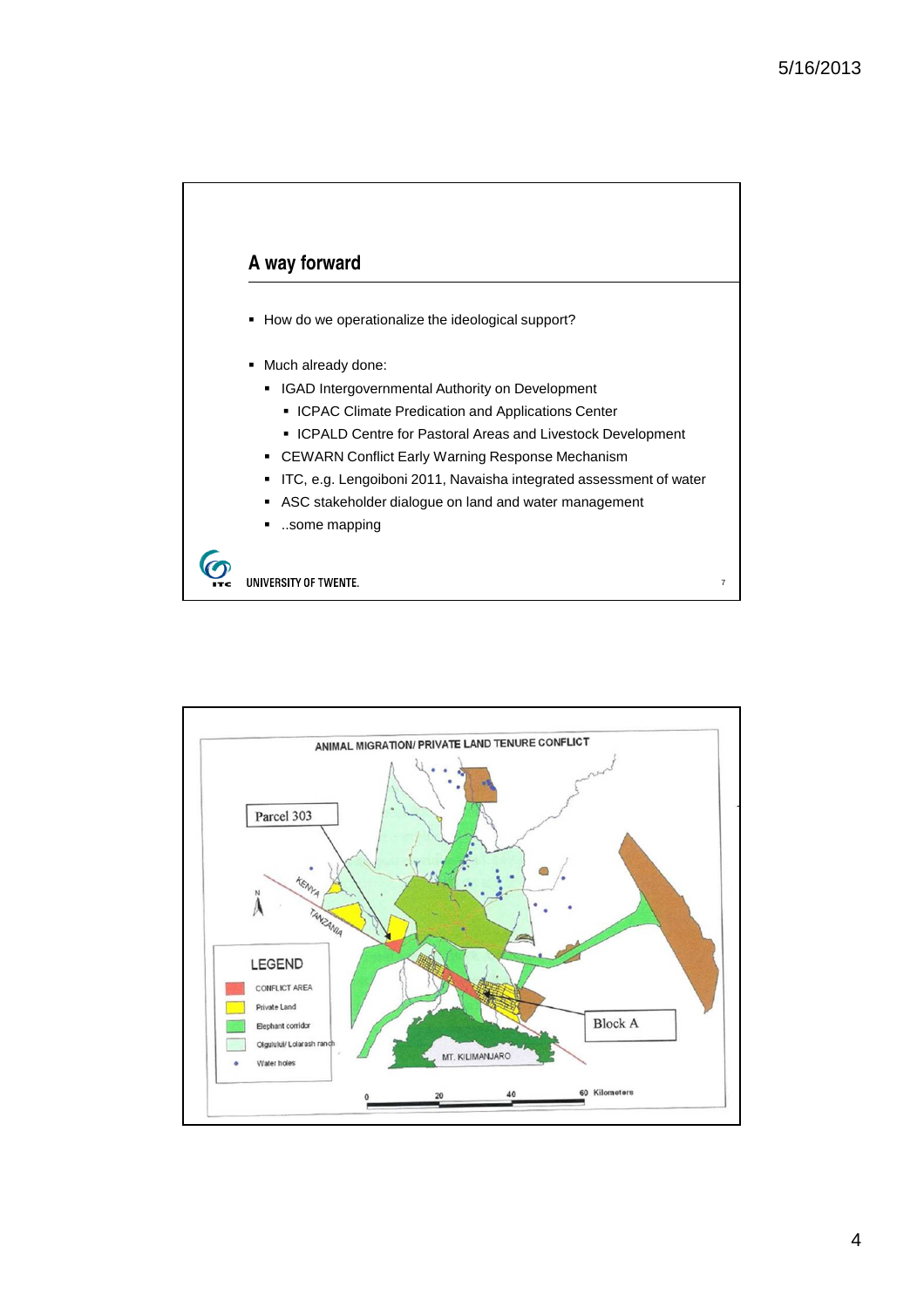$\overline{9}$ 



- Routes only mapped coarsely
- Climate change induces changes to routes are unknown
- Conventional mapping and registration tools are anachronistic
- Convert and apply existing knowledge and innovative tools (e.g. STDM)
- Capacity must be developed

6 UNIVERSITY OF TWENTE.

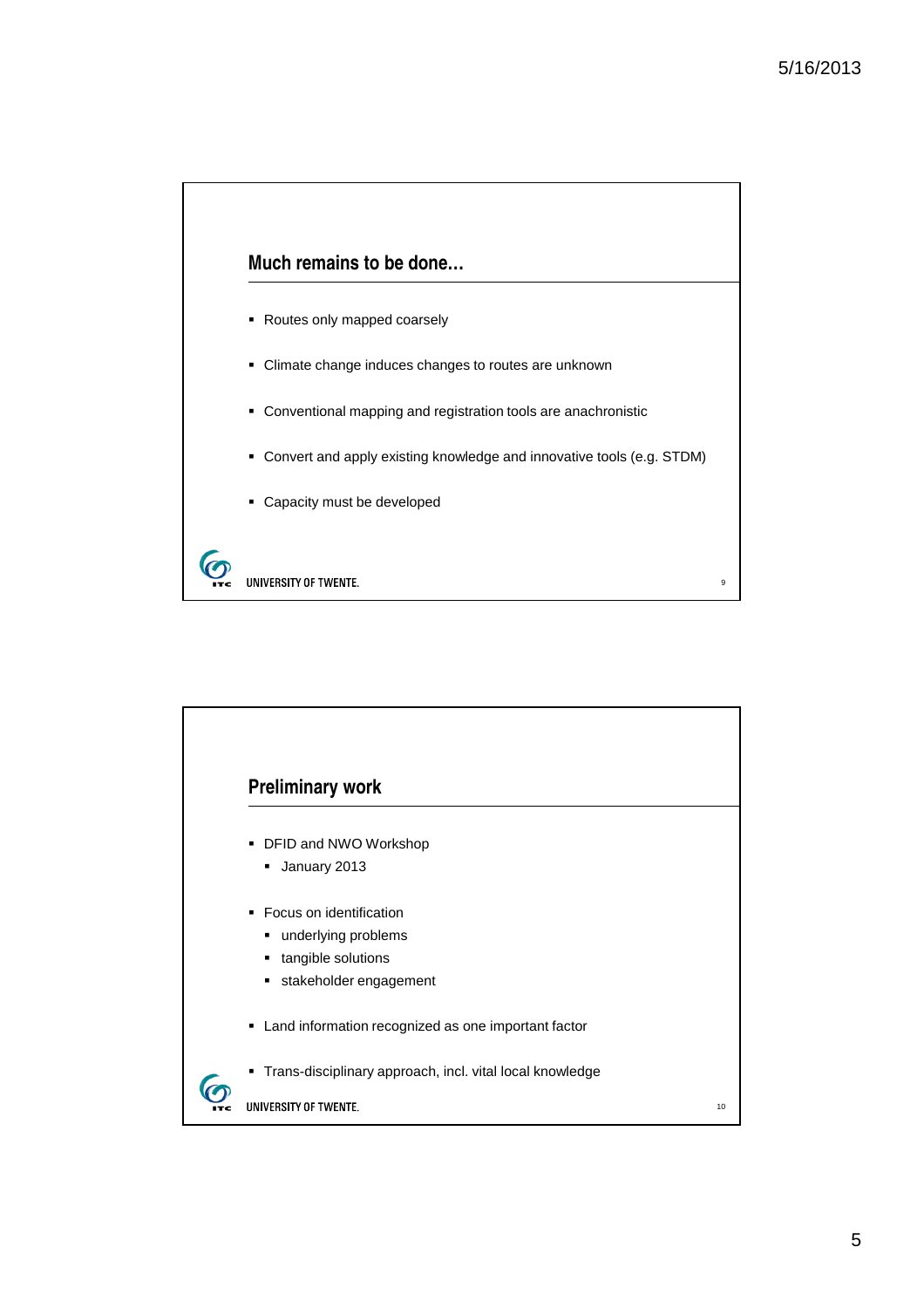